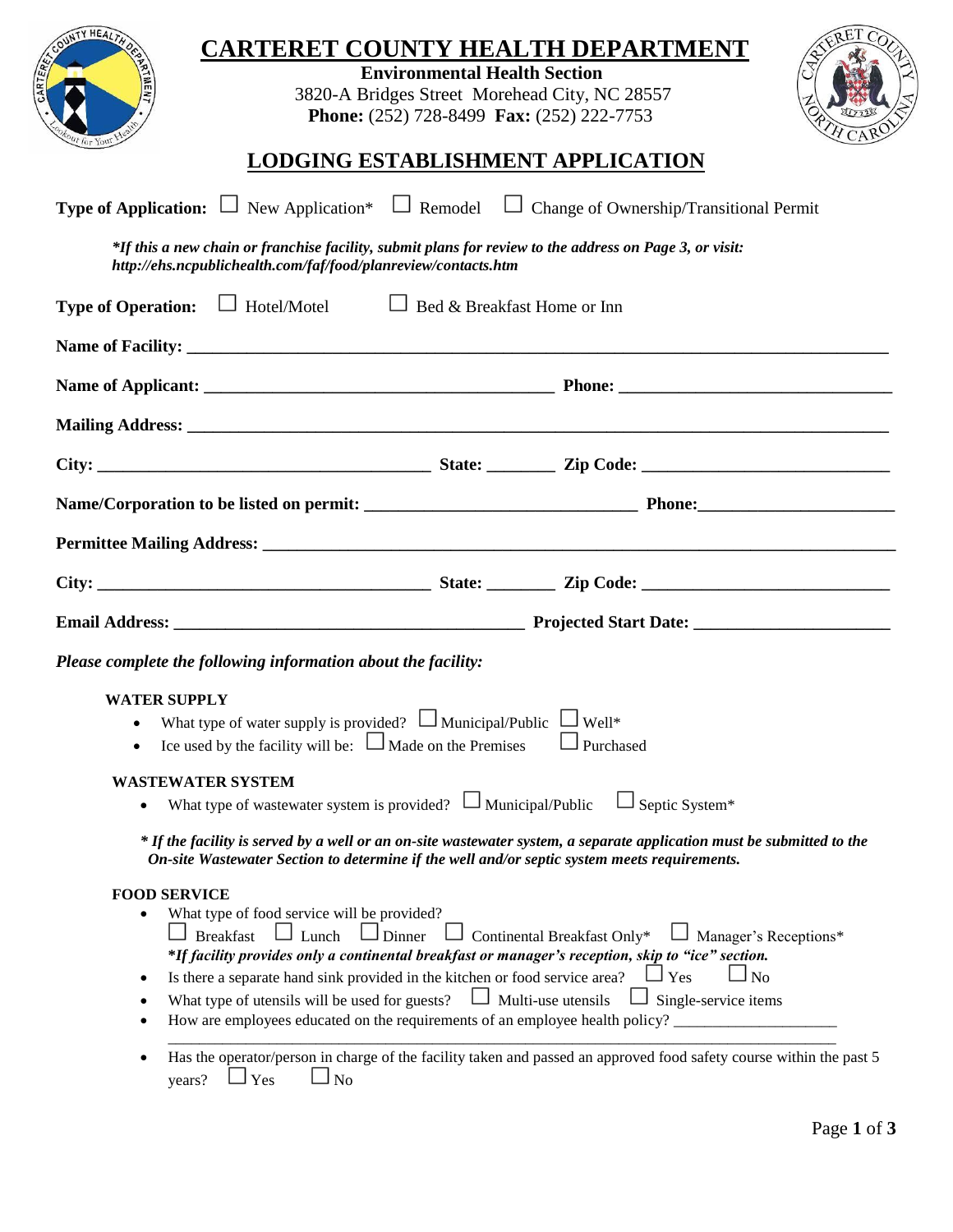### **UTENSIL & EQUIPMENT CLEANING**

| $\Box$ Yes<br>Will sanitizer test strips be provided?<br>No<br>Describe how food contact equipment (mixers, cutting boards, cooking equipment, countertops) will be<br>Yes<br>N <sub>o</sub><br>Will a dishmachine be used?<br>Manufacturer & Model Number: _________<br>$\Omega$<br>Chemical<br>Type of Sanitization:<br>Hot water<br>$\circ$<br><b>ICE</b><br>Are ice machines accessible to guests?<br>$\Box$ Yes<br>No<br>If yes, provide make and model number of ice machine: __________________________<br>$\circ$<br><b>WATER HEATER</b><br>$\Box$ Tankless<br><b>Storage Tank</b><br>Type of water heater proposed:<br>٠ | Hot water (at least 171 F) | Quat | What type of sanitizer will be used? $\Box$ Chlorine |
|-----------------------------------------------------------------------------------------------------------------------------------------------------------------------------------------------------------------------------------------------------------------------------------------------------------------------------------------------------------------------------------------------------------------------------------------------------------------------------------------------------------------------------------------------------------------------------------------------------------------------------------|----------------------------|------|------------------------------------------------------|
|                                                                                                                                                                                                                                                                                                                                                                                                                                                                                                                                                                                                                                   |                            |      |                                                      |
|                                                                                                                                                                                                                                                                                                                                                                                                                                                                                                                                                                                                                                   |                            |      |                                                      |
|                                                                                                                                                                                                                                                                                                                                                                                                                                                                                                                                                                                                                                   |                            |      |                                                      |
|                                                                                                                                                                                                                                                                                                                                                                                                                                                                                                                                                                                                                                   |                            |      |                                                      |
|                                                                                                                                                                                                                                                                                                                                                                                                                                                                                                                                                                                                                                   |                            |      |                                                      |
|                                                                                                                                                                                                                                                                                                                                                                                                                                                                                                                                                                                                                                   |                            |      |                                                      |
|                                                                                                                                                                                                                                                                                                                                                                                                                                                                                                                                                                                                                                   |                            |      |                                                      |
|                                                                                                                                                                                                                                                                                                                                                                                                                                                                                                                                                                                                                                   |                            |      |                                                      |
|                                                                                                                                                                                                                                                                                                                                                                                                                                                                                                                                                                                                                                   |                            |      |                                                      |
| How is the water heater powered?<br>$\perp$ Electric kilowatts (kW)                                                                                                                                                                                                                                                                                                                                                                                                                                                                                                                                                               | Gas                        |      | $\circ$                                              |

**FINISHES –** Indicate floor, wall, ceiling, and baseboard materials in the chart below:

| Area                   | <b>Floor</b> | Walls | <b>Ceiling</b> | <b>Baseboards</b> |
|------------------------|--------------|-------|----------------|-------------------|
| <b>Kitchen</b>         |              |       |                |                   |
| <b>Guest Bedrooms</b>  |              |       |                |                   |
| <b>Guest Bathrooms</b> |              |       |                |                   |
| <b>Laundry Room</b>    |              |       |                |                   |
| <b>Vending Areas</b>   |              |       |                |                   |

#### **CHEMICAL & TOXIC MATERIAL STORAGE**

Describe the location of chemicals and toxic materials (cleaning supplies, medications, sanitizer) in the facility:

**\_\_\_\_\_\_\_\_\_\_\_\_\_\_\_\_\_\_\_\_\_\_\_\_\_\_\_\_\_\_\_\_\_\_\_\_\_\_\_\_\_\_\_\_\_\_\_\_\_\_\_\_\_\_\_\_\_\_\_\_\_\_\_\_\_\_\_\_\_\_\_\_\_ \_\_\_\_\_\_\_\_\_\_\_\_\_\_\_\_\_\_\_\_\_\_\_\_\_\_\_\_\_\_\_\_\_\_\_\_\_\_\_\_\_\_\_\_\_\_\_\_\_\_\_\_\_\_\_\_\_\_\_\_\_\_\_\_\_\_\_\_\_\_\_\_\_**

# **LAUNDRY**

| $\square$ Yes<br>Is a separate hand sink provided in the laundry area?<br>Nο<br>٠<br><b>REFUSE &amp; RECYCLABLES</b> |  |
|----------------------------------------------------------------------------------------------------------------------|--|
|                                                                                                                      |  |
|                                                                                                                      |  |
| Inside<br>Outside<br>Where will refuse be stored?<br>If inside, where will refuse be stored?<br>$\circ$              |  |
| How will refuse be disposed of?<br>$\Box$ Dumpster/Compactor $\Box$ Municipal<br>Convenience Site                    |  |
| Describe size and location of the mop sink or can wash area <i>(hotels/motels only)</i> :                            |  |
|                                                                                                                      |  |
| PEST CONTROL                                                                                                         |  |
| $\Box$ Self-closing<br>$\Box$ Fly fan<br>How are all outside doors protected?<br>Screen door                         |  |
| Is the facility air-conditioned?<br>Yes<br>No                                                                        |  |
| If no, how are outside windows protected?<br>Screens<br>Self-closing                                                 |  |